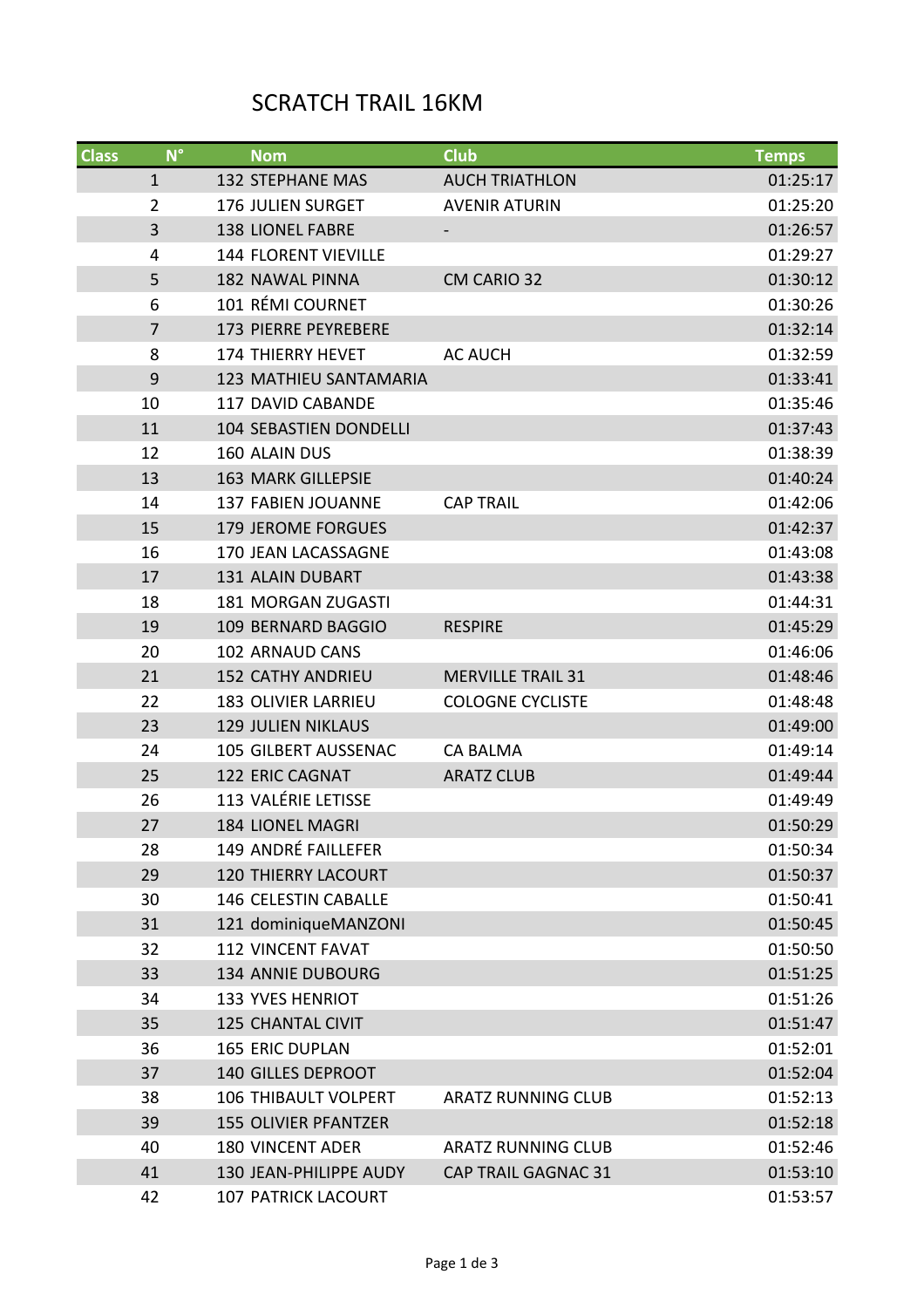## SCRATCH TRAIL 16KM

| <b>Class</b> | $N^{\circ}$ | <b>Nom</b>                     | <b>Club</b>                      | <b>Temps</b> |
|--------------|-------------|--------------------------------|----------------------------------|--------------|
|              | 43          | <b>189 MATTHIEU THOMAS</b>     | <b>CHACHOU TEAM</b>              | 01:54:50     |
|              | 44          | <b>188 FABIEN LECHES</b>       | <b>CHACHOU TEAM</b>              | 01:54:52     |
|              | 45          | <b>187 GUILLAUME LECHES</b>    | <b>CHACHOU TEAM</b>              | 01:54:55     |
|              | 46          | <b>110 XAVIER ROQUES</b>       |                                  | 01:54:56     |
|              | 47          | <b>116 MATHIEU GINESTE</b>     |                                  | 01:54:58     |
|              | 48          | <b>166 THIERRY BAQUE</b>       |                                  | 01:55:30     |
|              | 49          | <b>126 YANNICK ROUQUET</b>     |                                  | 01:56:22     |
|              | 50          | <b>186 ROMAIN PUJOLLE</b>      |                                  | 01:57:02     |
|              | 51          | 171 NICOLAS BONFARNUZZO        |                                  | 01:57:45     |
|              | 52          | <b>135 ARNAUD MONCLUS</b>      |                                  | 01:58:11     |
|              | 53          | <b>118 PAUL OLIVENCIA</b>      |                                  | 01:58:42     |
|              | 54          | <b>124 FABIEN TOURRAINE</b>    |                                  | 01:59:06     |
|              | 55          | 103 FRÉDÉRIC DAL LAGO          |                                  | 01:59:09     |
|              | 56          | <b>175 SOPHIE DEFFES</b>       | <b>AUCH TRIATHLON</b>            | 02:00:12     |
|              | 57          | 127 EMMANUEL CAPRON            |                                  | 02:00:14     |
|              | 58          | <b>147 PIERRE CAHUET</b>       |                                  | 02:02:24     |
|              | 59          | <b>156 MARIE LOU DULONG</b>    | <b>JAB BORDERES</b>              | 02:03:17     |
|              | 60          | 148 LISA BONITO                |                                  | 02:03:31     |
|              | 61          | <b>167 GERARD COMBALBERT</b>   |                                  | 02:03:31     |
|              | 62          | 145 SÉBASTIEN SAUNÉ            |                                  | 02:03:31     |
|              | 63          | 143 DENIS PRE                  | <b>ARATZ RUNNING CLUB</b>        | 02:03:36     |
|              | 64          | 172 FANNY LEGRAND              | <b>SPLACH TRIATHLON</b>          | 02:03:38     |
|              | 65          | <b>154 EMMANUELLE ORTS</b>     |                                  | 02:03:41     |
|              | 66          | 151 CHRISTOPHE JUMEL           |                                  | 02:04:33     |
|              | 67          | <b>168 JOSE PRIOR</b>          | <b>LES DIMRUNNERS</b>            | 02:04:55     |
|              | 68          | <b>157 GILLES DULONG</b>       | <b>JAB BORDERES</b>              | 02:05:32     |
|              | 69          | 177 VIRGINIE MARCO             | ASSO MAZEROLLES LOUS GALOUPAYRES | 02:06:05     |
|              | 70          | <b>178 FABIEN MERLE</b>        |                                  | 02:06:17     |
|              | 71          | 108 MARIE CLAVE                | ATHLE 632                        | 02:07:32     |
|              | 72          | 128 DANIEL MARIN               | OXYGÈNE 32                       | 02:07:58     |
|              | 73          | <b>119 GUILLAUME OLIVENCIA</b> |                                  | 02:08:57     |
|              | 74          | 153 LAËTITIA CHEC              | <b>MERVILLE TAIL 31</b>          | 02:09:11     |
|              | 75          | <b>158 ELODIE HUNZIKER</b>     | <b>ARATZ RUNNING CLUB</b>        | 02:10:02     |
|              | 76          | <b>159 GERARD FAURE</b>        | <b>VTT COLOGNE</b>               | 02:10:04     |
|              | 77          | <b>150 AUDREY SALETTES</b>     |                                  | 02:10:31     |
|              | 78          | <b>164 YANNICK PEZZO</b>       |                                  | 02:12:08     |
|              | 79          | <b>169 THIERRY BRAGATO</b>     | <b>ARATZ RUNNING CLUB</b>        | 02:12:33     |
|              | 80          | 111 SOPHIE DESMOULINS          | JAB                              | 02:13:28     |
|              | 81          | <b>136 GUILLAUME DUMORA</b>    |                                  | 02:13:29     |
|              | 82          | <b>115 AURORE BATTAGLIA</b>    |                                  | 02:25:44     |
|              | 83          | 114 BENJAMIN MURO              |                                  | 02:25:45     |
|              | 84          | 141 PHILIPPE ANDURAN           |                                  | 02:28:38     |